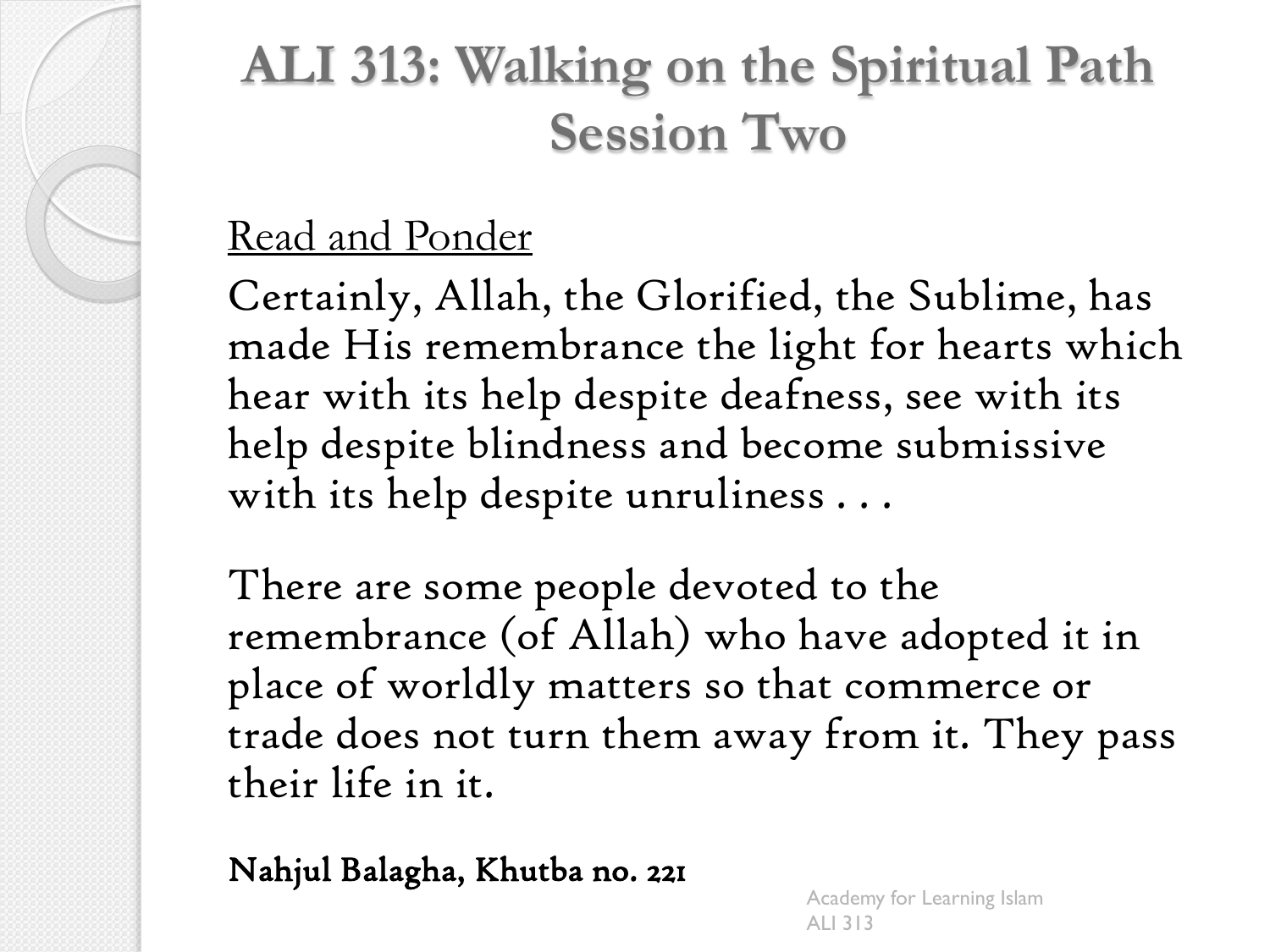

# **Agenda**

- Movement along the Spiritual Journey
- Qualities for the Spiritual Journey
- 1) Love
- 2) Thankfulness
- 3) Humbleness

Academy for Learning Islam ALI 313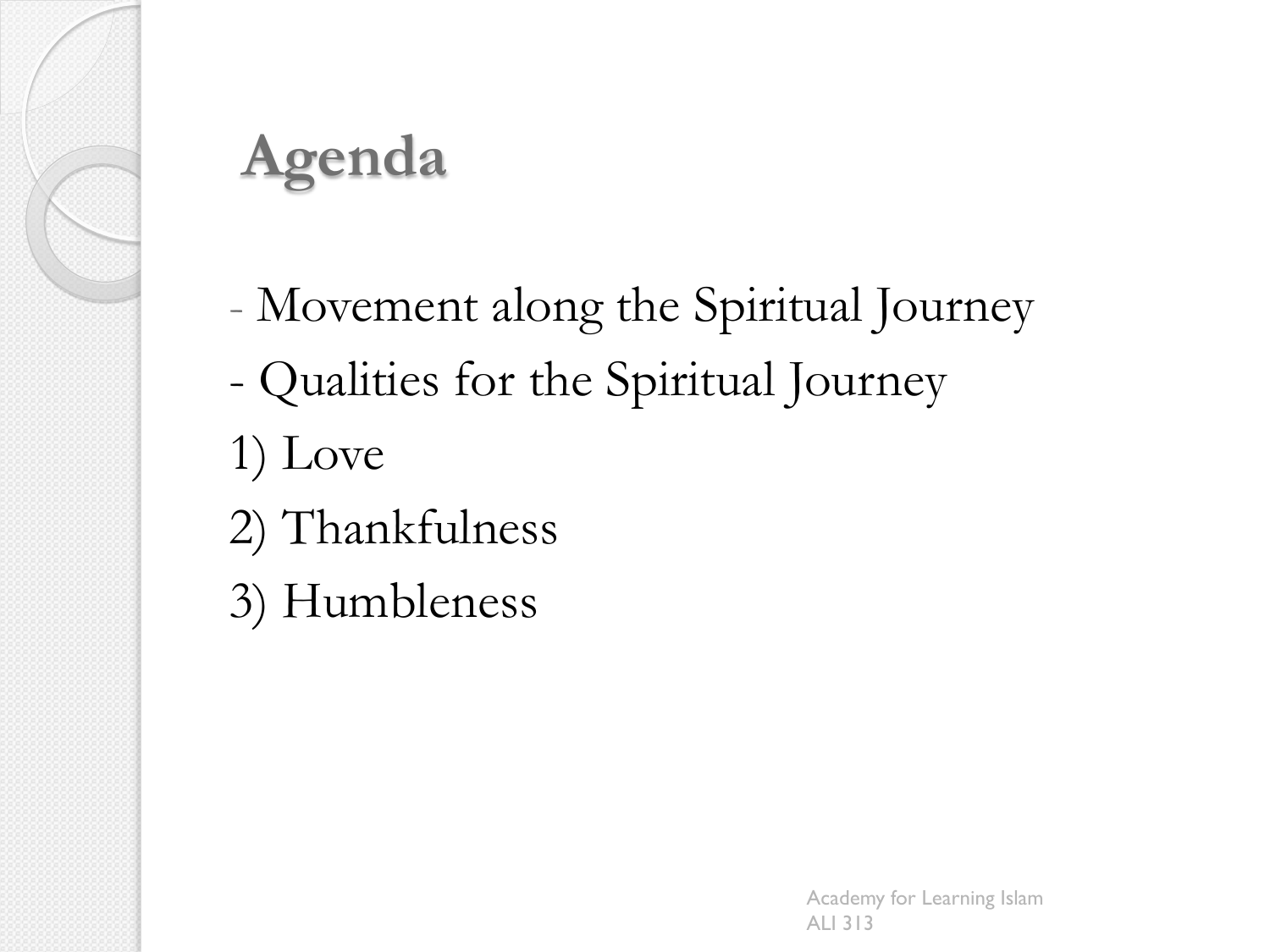# **Movement along the Spiritual Journey**

A human being goes through different stages;

A child needs a lot of parental assistance. Pleasures consist of play and other physical joys.

A teenager needs relative independence. Pleasures come from friends, games, leisure activities . . . etc.

An adult needs work, stability . . . Pleasures come from socializing, leisure etc. but different from the previous stages.

As a person grows, he/she distances from the needs and pleasures of previous stages. Such is movement towards perfection.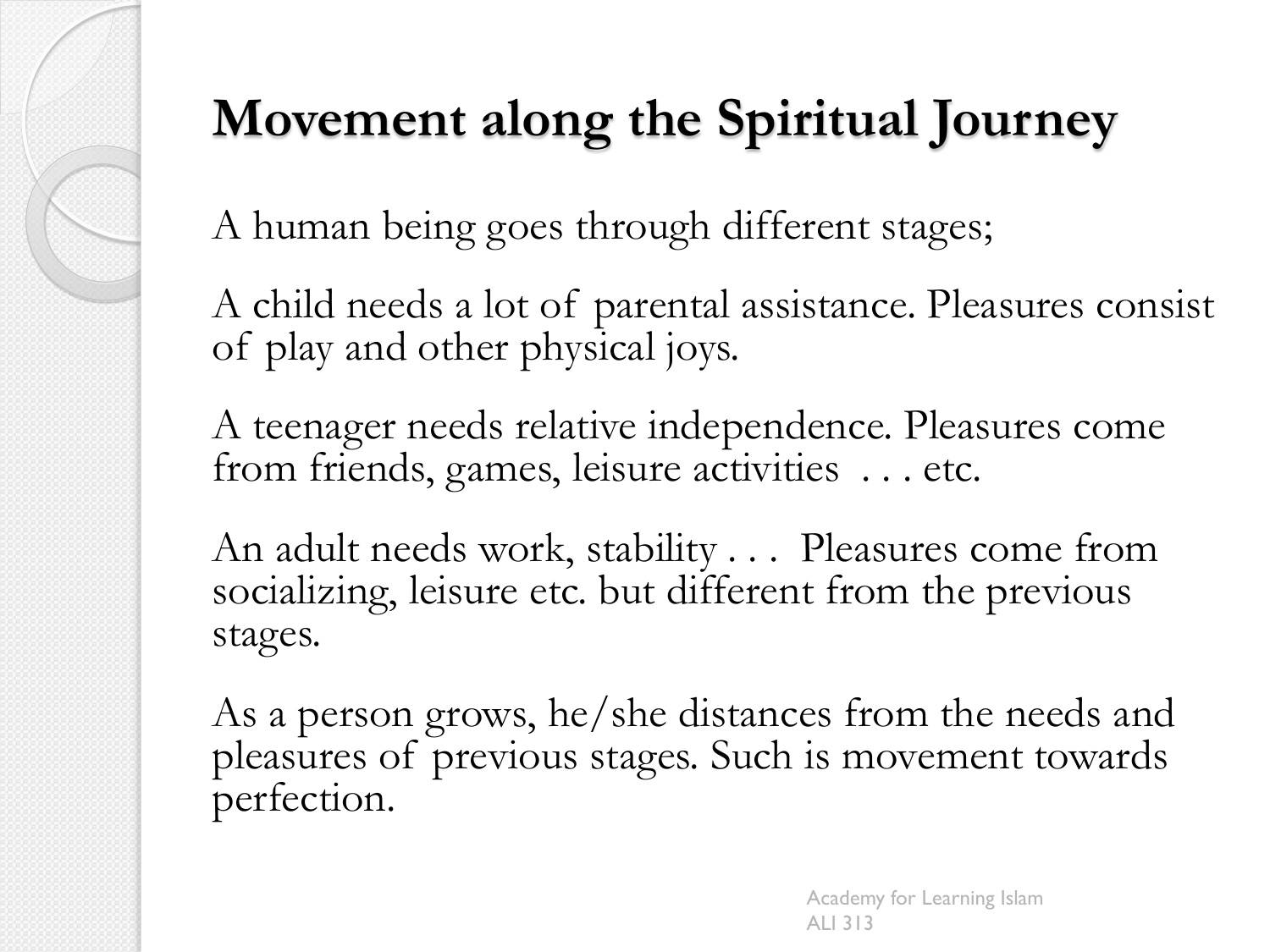

# **Qualities for the Spiritual Journey**

Necessary qualities for a person who walks on the Spiritual Path:

1) Love

- 2) Thankfulness
- 3) Humbleness

Academy for Learning Islam ALI 313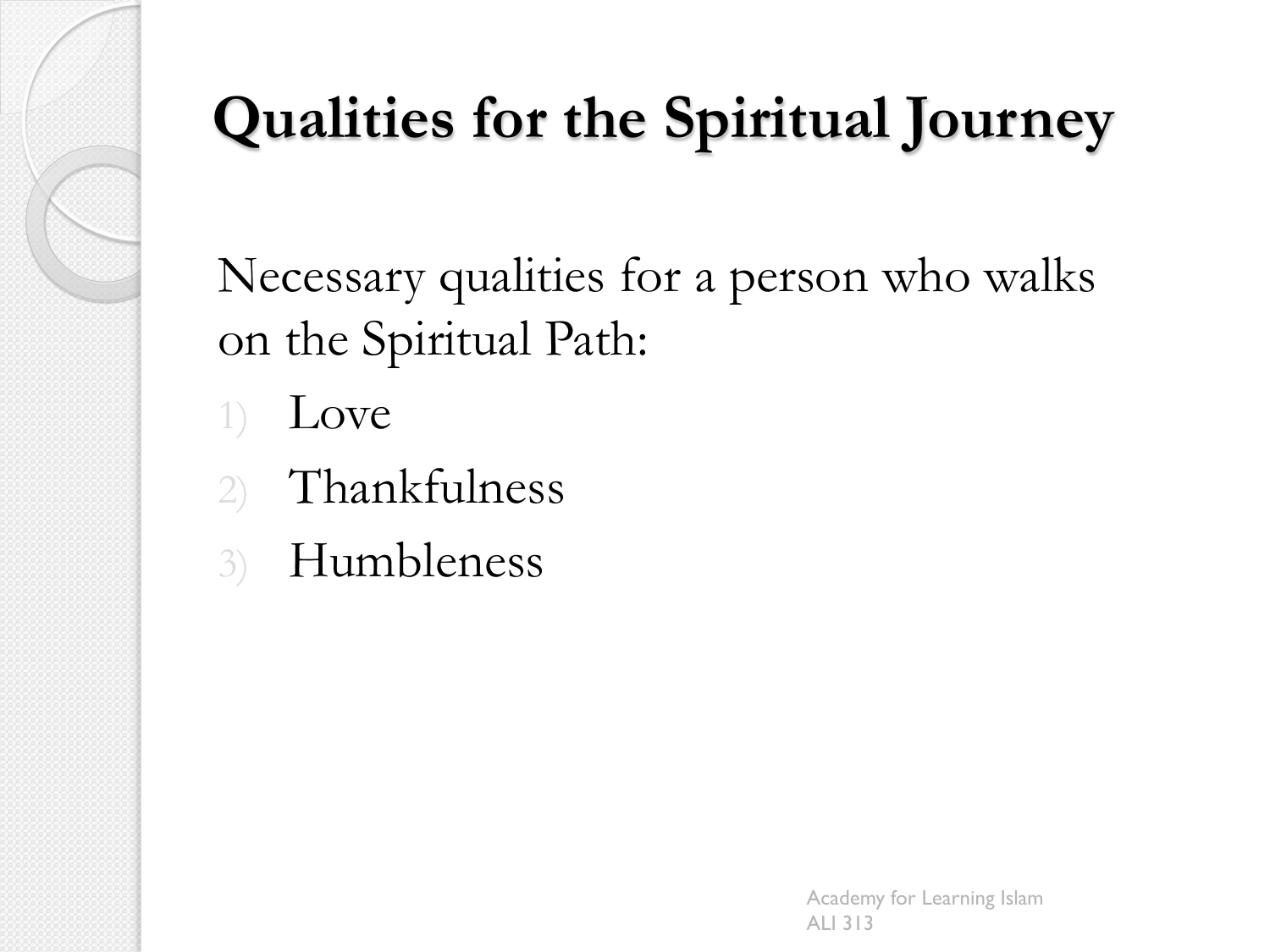## **Love**

According to Islamic mysticism, one's knowledge of God as the most beautiful and perfect being and the source of all good things that one has and successively one's love for God who is love and mercy gets so strong and encompassing that it will occupy all one's heart. At the same time, knowledge of one's weakness and deficiencies in front of God gets so intensive and deep that finally he will feel emptiness and nothingness. As such a person loses his sense of *Iness* and becomes selfless, he will be identifiable with every type of goodness. From nothingness, one reaches the position of everythingness. He will feel no limitation or restriction. In a well-known *hadith,*  we read that

Servitude to God is a substance, whose essence is lordship.

A pure servant of God whose will is melt into His will be able to bring about extraordinary deeds.

http://www.al-islam.org/perspectives-concept-love-islam-mahnazheydarpoor/human-love#human-love-god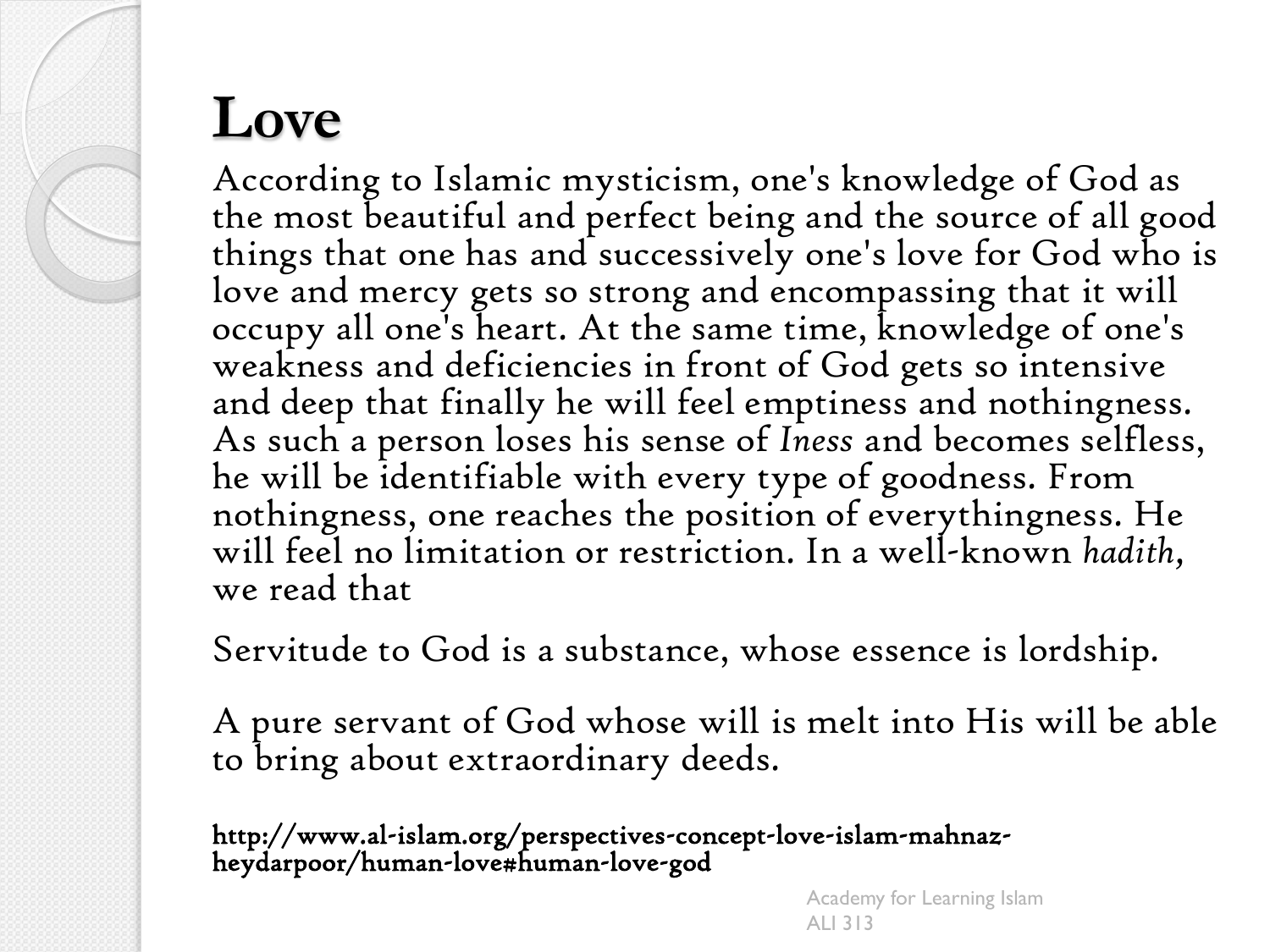### **1** م **ائی** ونِ اللَّهِ أَنْدَادًا يُجِبُّونَهُم ز<br>. ب<br>بہ<br>بہ ؚ ا ر<br>با  $\overline{\phantom{a}}$ ز<br>. ہ<br>ز  $\overline{4}$  $\ddot{\cdot}$ ُ وَمِنَ النَّاسِ مَنْ يَتَّخِذُ مِنْ دُّ<br>يَا سَمْ سَمْ مَنْ يَتَّخَذُ مِنْ دُّ ا<br>المسابق<br>المسابق<br>المسابق<br>المسابق<br>المسابق<br>كالمسابق  $\mathbf{A}$ .<br>.<br>. ،<br>نک  $\mathcal{A}$  $\overline{\phantom{a}}$  $\ddot{\phantom{0}}$  $\mathbf{A}$ ہ<br>ر  $\overline{4}$ مُبِّ اللَّهِ<br>صُبِّ اللَّهِ كَحُبِّ اللَّهِ ۞ وَالَّذِينَ آمَنُوا أَشَدُّ حُبًّا لِلَّهِ  $\overline{4}$ ِ<br>ل لنآ<br>ج ्<br>। وا أَشَدَّ حُـُّ  $\frac{1}{2}$ و<br>م  $\mathcal{A}$ وَالَّذِينَ آمَ  $\ddot{\phantom{0}}$ ِّبِ ہ<br>ر

*And there are some among men who take for themselves objects of worship besides Allah, whom they love as they love Allah, and those who believe are stronger in love for Allah.*

Sura al Baqarah, 2:165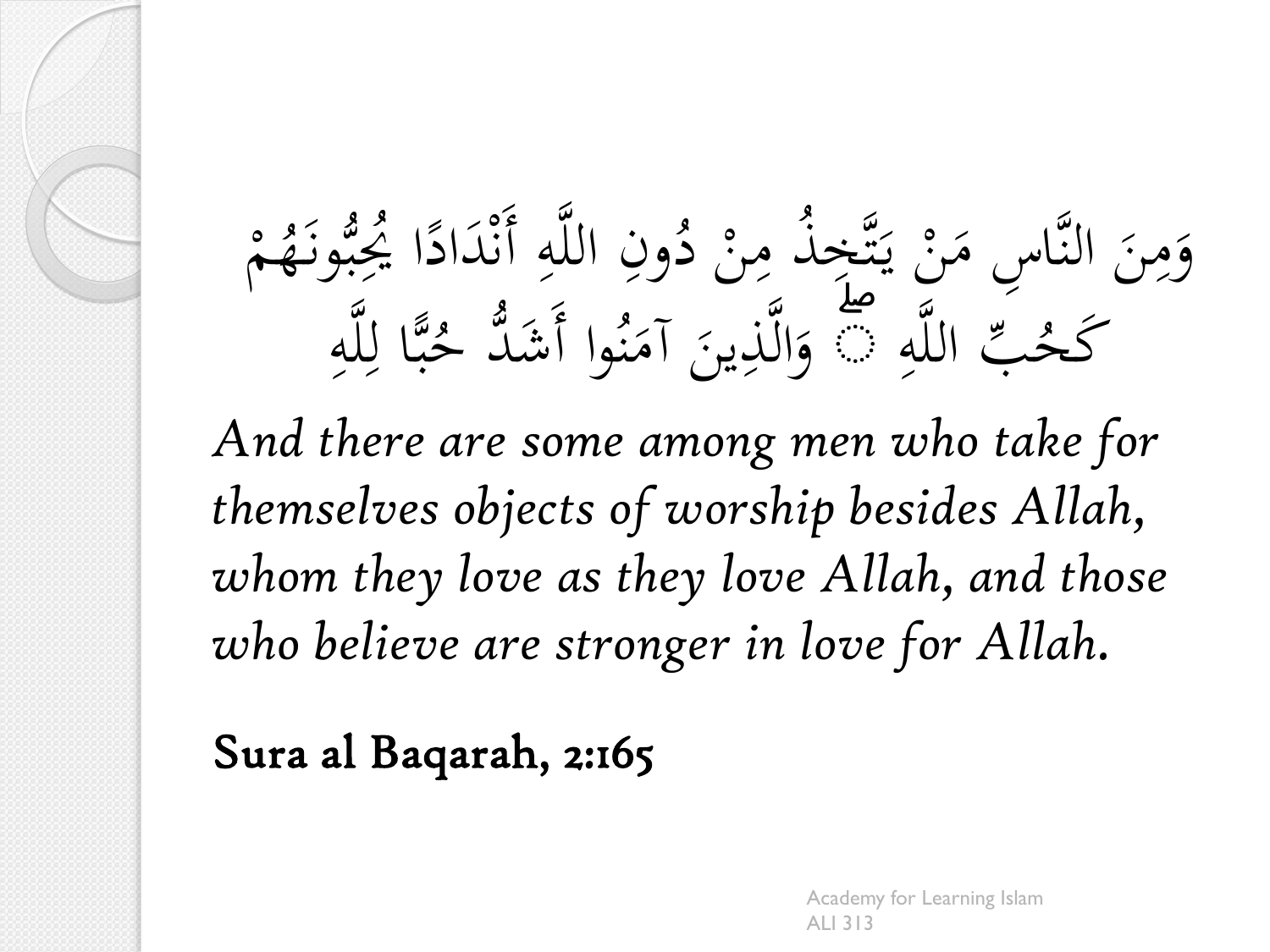

# **Types of Love**

- Love of Allah
- Love for those who love Allah
- Love of that which connects you to Allah
- Love for the sake of Allah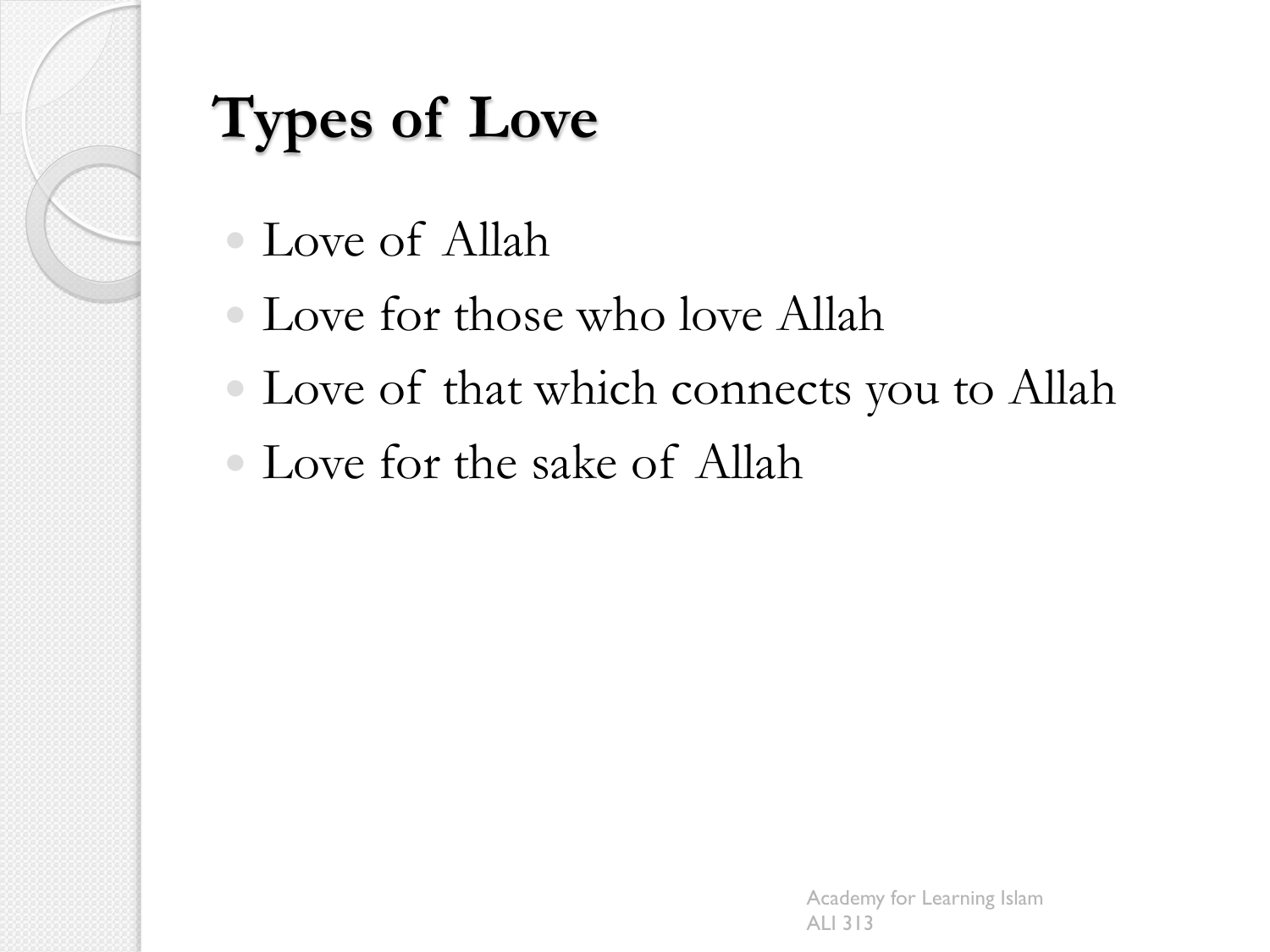# **Sweetness of Love**

My God, love-mad hearts are enraptured by You disparate intellects are brought together by knowing You hearts find no serenity except in remembering You souls find no rest except in seeing You You are the glorified in every place the worshipped at every time, the found at every moment the called by every tongue the magnified in every heart! I pray forgiveness from You for every pleasure but remembering You every ease but intimacy with You every happiness but nearness to You every occupation but obeying You

### **Whispered Prayer of the Rememberers, Sahifa Sajajdiyya**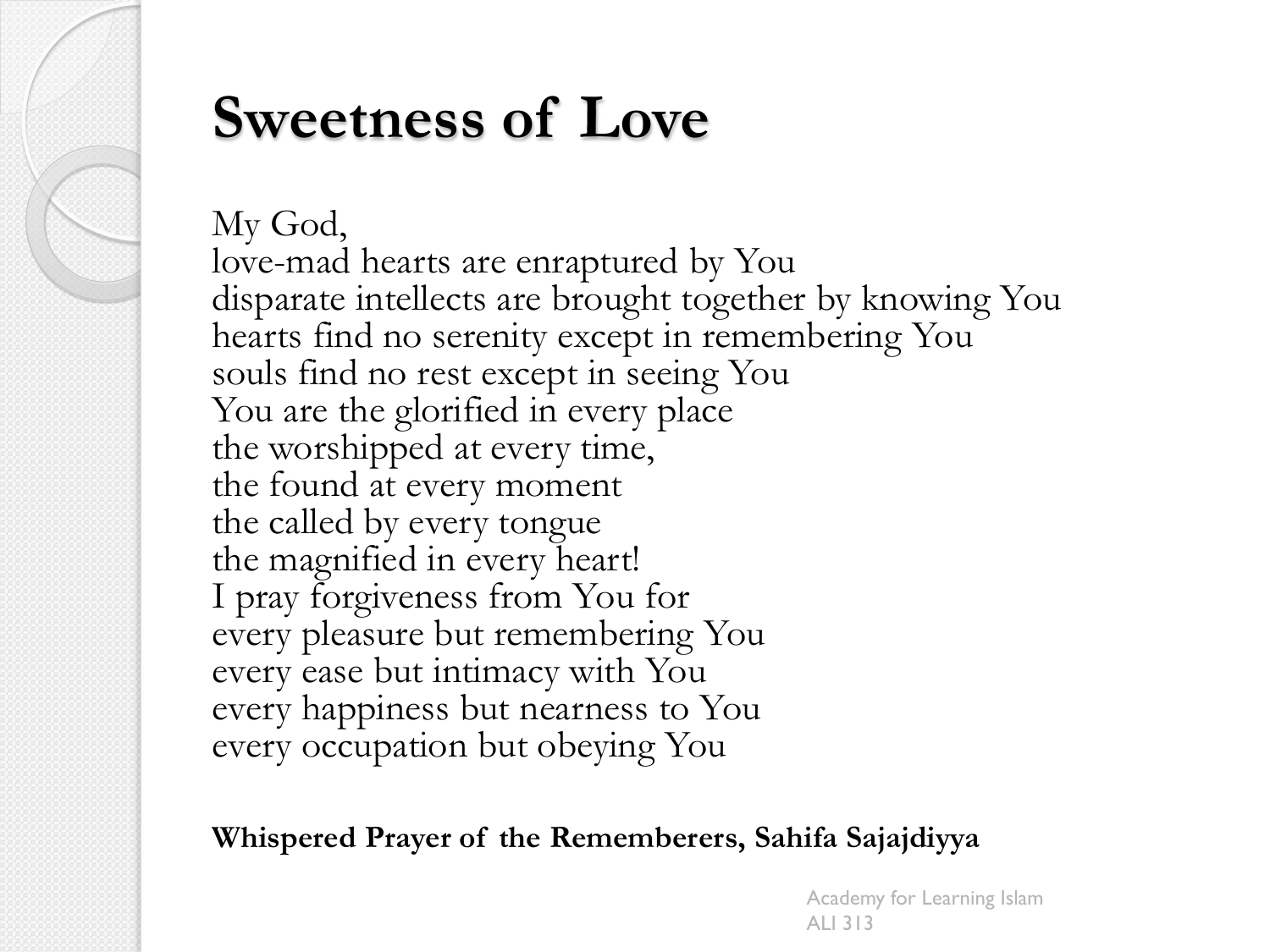

# **Thankfulness**

### Types of Thankfulness

Thankfulness from the heart: knowing that something is a gift from Allah;

Thankfulness with words: declaring that you are thankful for divine bounties;

Thankfulness in practice: doing something with your hands, feet, eyes, etc., as acts of worship. This is practical thankfulness.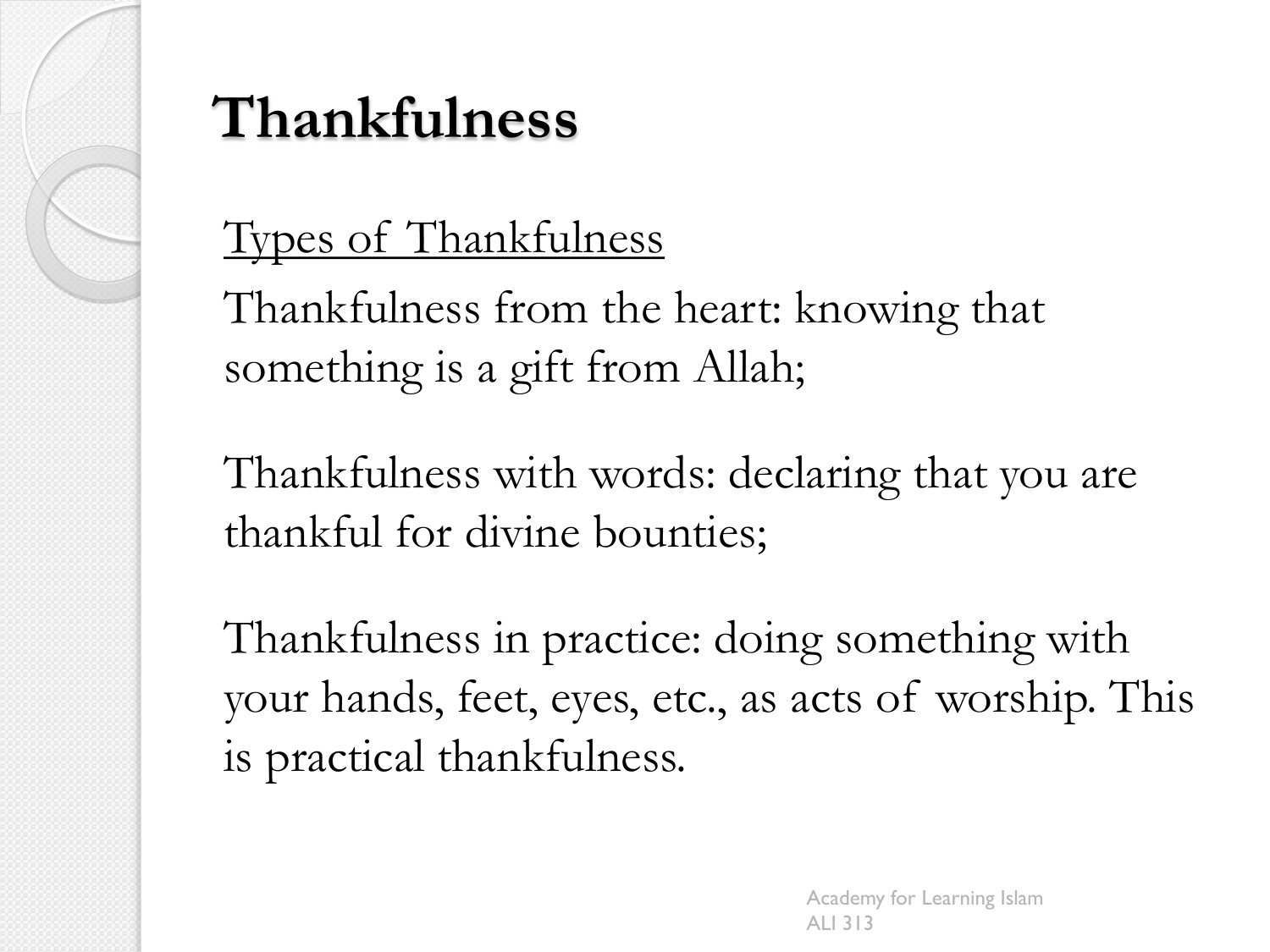# **Levels of Thankfulness**

Some levels are shared by ordinary people: they understand that there are some gifts from Allah that we are thankful for, and try to be pleased and praise Him.

On higher levels, people are not only thankful for what they consider to be *gifts* that Allah has given them, but for *whatever* happens to them. Even a bad thing that occurs to a believer is not caused by a lack of love from Allah (SWT), and so a believer is thankful for that.

Some people are very concerned with Allah's presence: they feel no ease or pain as they do not have any time to think about whether they are in the state of ease or pain. This is the power of love. Academy for Learning Islam ALI 313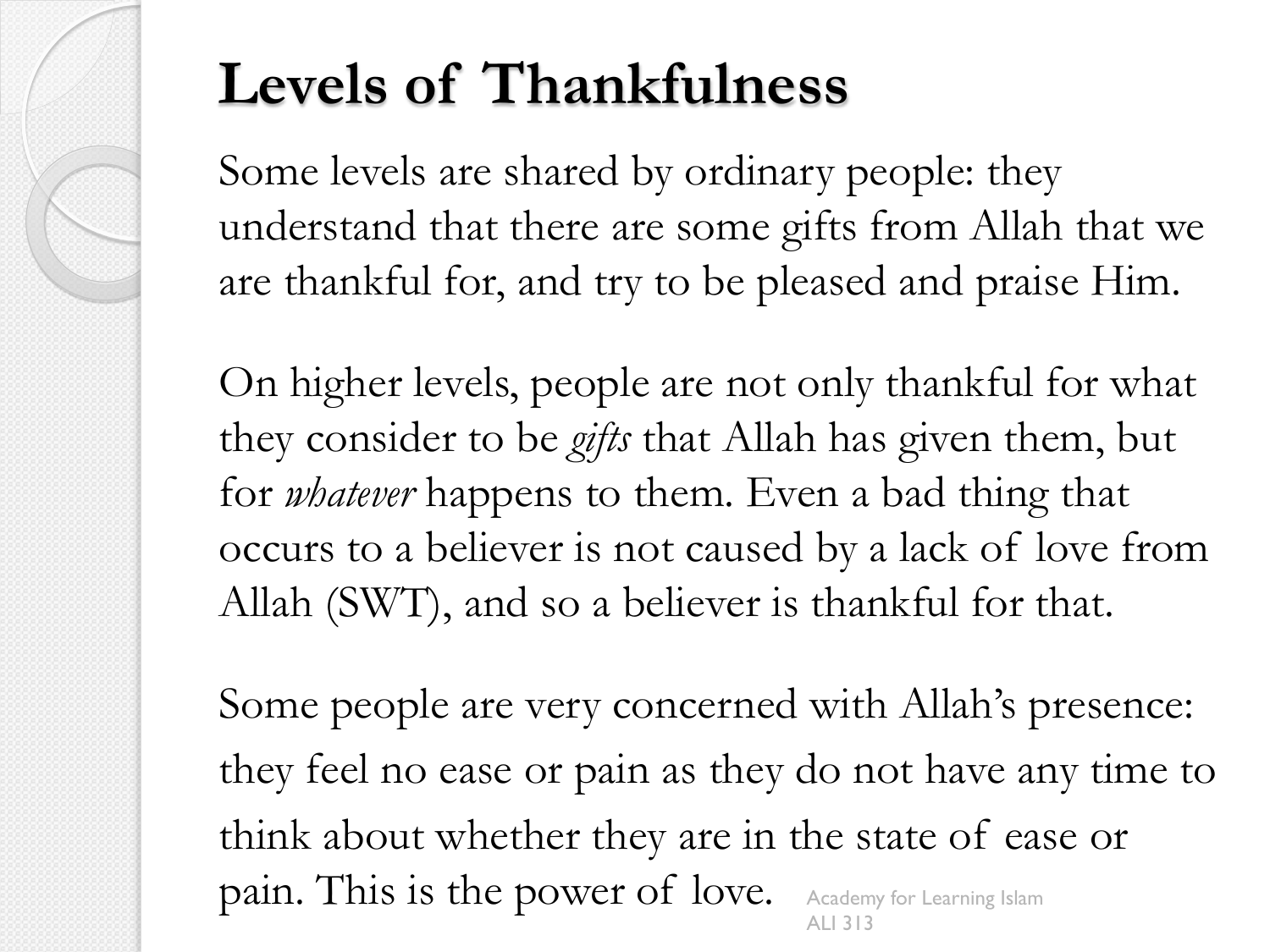

# **Humbleness**

What can I bring when I want to come to you?…Can I come with my ears, my eyes, my tongue, my hands, my feet? Is not this the case that all of these are your blessings that you have given me?

My Lord! I am poor in my richness so how can I not be poor in my poverty

**Imam Husayn (a)**